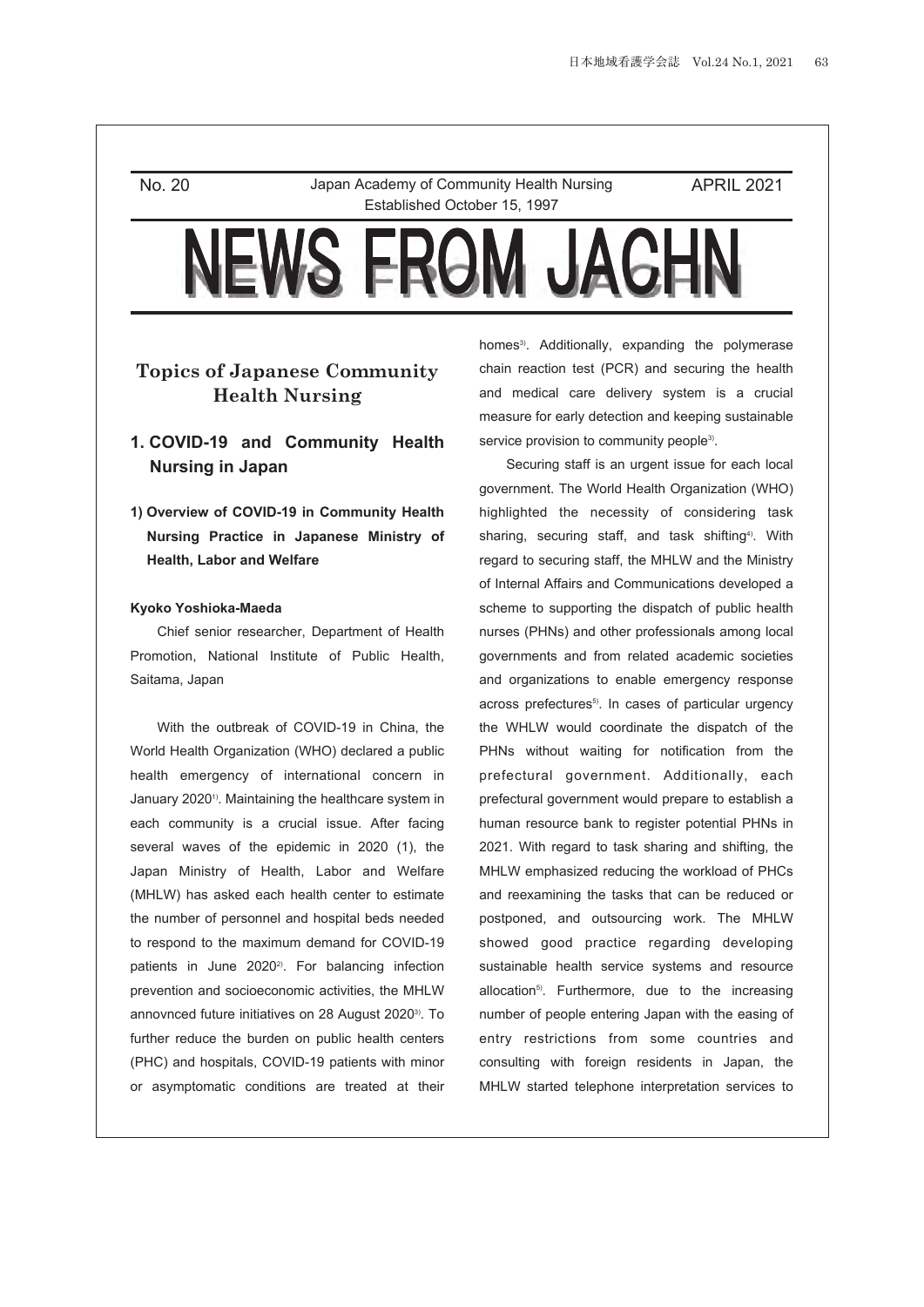public health centers in December 2020. This service covered six languages, including English, Chinese (Mandarin), Korean, Spanish, Portuguese<sup>6)</sup>.

Managing limited human resources and providing specialized care for COVID-19 patients in each community, and developing sustainable health and medical care systems is crucial (Yoshioka-Maeda et al., 2020; WHO, 2020b). The MHLW has provided technical support for local government for combating COVID-19 and saving communitydwelling people's lives.

## **【References】**

- 1) World Health Organization: Statement on the second meeting of the International Health Regulations (2005) Emergency Committee regarding the outbreak of novel coronavirus (2019-nCoV). https://www.who.int/news/ item/30-01-2020-statement-on-the-second-meeting-ofthe-international-health-regulations-(2005)-emergencycommittee-regarding-the-outbreak-of-novelcoronavirus-(2019-ncov) (4 January 2020).
- 2) Japan Ministry of Health, Labor and Welfare: Kongo wo misueta hokenshi no soku ou taisei no seibi ni tsuite. https://www.mhlw.go.jp/content/000641920.pdf (4 January 2020).
- 3) Japan Ministry of Health, Labor and Welfare: Shingata corona virus kansenshou ni kansuru kongo no torikumi. https://www.mhlw.go.jp/content/10900000/000664804. pdf. (4 January 2020)
- 4) World Health Organization: Operational considerations for case management of COVID-19 in health facility and community. Interim guidance 19 March 2020. Retrieved:https://apps.who.int/iris/bitstream/ handle/10665/331492/WHO-2019-nCoV-HCF\_ operations-2020.1-eng.pdf?sequence=1&isAllowed=y.
- 5) Japan Ministry of Health: Labor and Welfare and Ministry of Internal Affairs and Communications. Hokensho ni kakaru 'shingata corona virus kansenshou ni kansuru kongo no torikumi' ni tsuite. https://www.mhlw.go.jp/content/000680239.pdf (4 January 2020).
- 6) Japan Ministry of Health: Labor and Welfare.

Hokensho ni okeru shingata corona irus kansenshou ni shisuru denwa tuuyaku service nit suite. https://www. mhlw.go.jp/content/000710395.pdf (4 January 2020).

- 7) Yoshioka-Maeda K , Iwasaki-Motegi R, Honda C: Preventing the dysfunction of public health centers responding to COVID-19 by focusing on public health nurses in Japan. Journal of Advanced Nursing, May 4: 1–2, 2020, doi: 10.1111/jan.14409.
- **2) Voluntary Consultation in COVID-19 from Japan Academy of Community Health Nursing**

## **Sanae Haruyama**

*Chair of Committee for Improvement of Disaster Relief*

The Japan Academy of Community Health Nursing (JACHN) began its COVID-19-related support activities in March 2020 by supporting a Hokkaido COVID-19 countermeasures team in response to a request from the Ministry of Health, Labour and Welfare (MHLW). I set out to Hokkaido with another member of the JACHN to sort out issues in public health activities and advise lead public health nurses. In addition, roughly 20 JACHN members with experience in public health center activities and home care support gathered and organized information on severely ill patients to support the MHLW surveillance team.

In the second wave of COVID-19, which occurred from June to August, about 10 JACHN members supported public health centers in Tokyo and other regions where infections were prevalent. This support included consultations by phone, observing the health of patients recuperating at home and people who had close contact with COVID-19 patients, proactive epidemiological surveys, and preparing checklists to prevent infections at facilities such as elderly care facilities.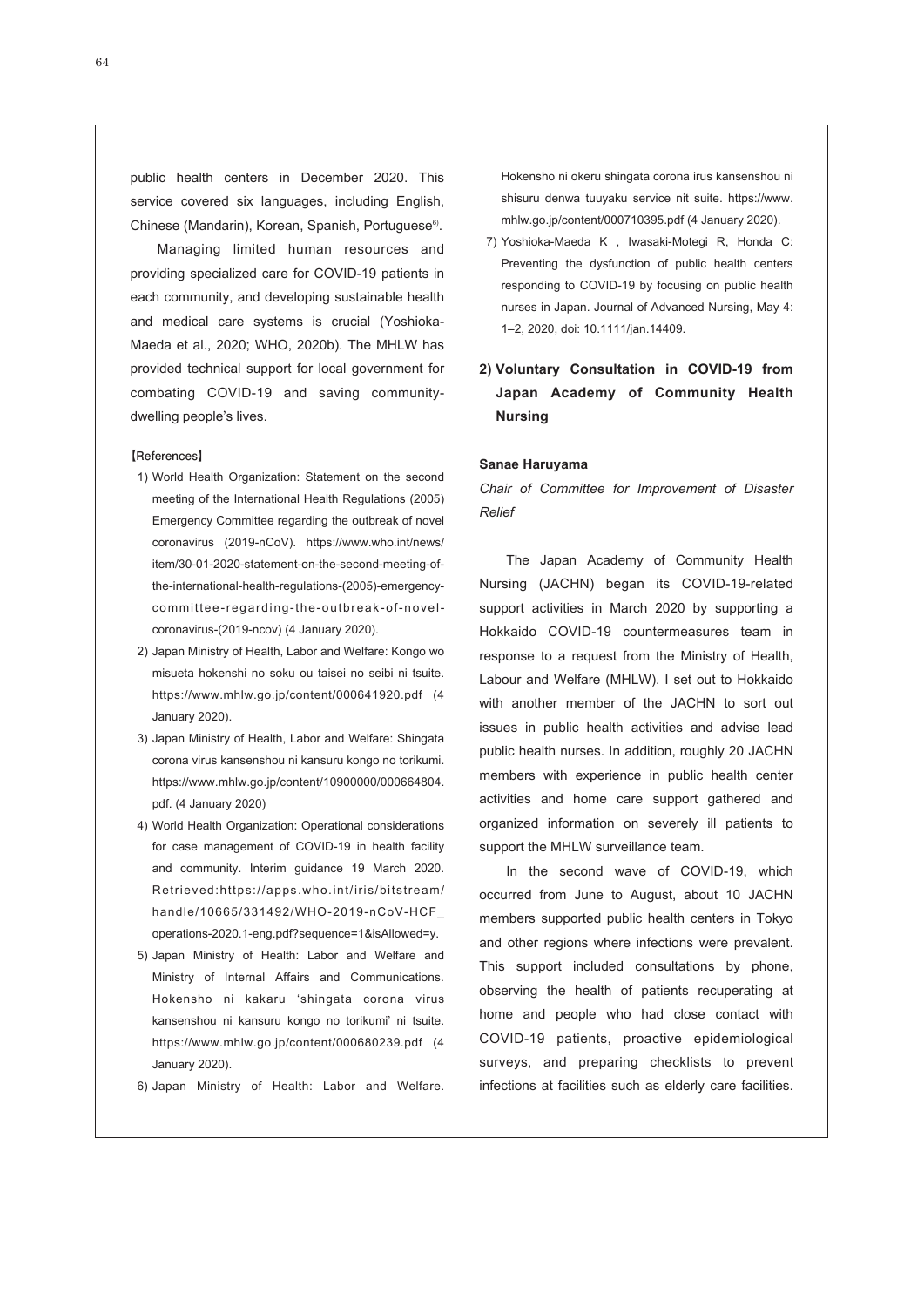These JACHN members also advised lead public health nurses on matters such as securing support staff and constructing a system for accepting support.

In Japan, the spread of COVID-19 has forced public health centers to take on more duties. As a result, the maintenance and enhancement of public health centers' functions have become major issues. The MHLW has created a personnel bank to support public health centers in dealing with COVID-19 and has asked the JACHN for its cooperation. The third wave, in which COVID-19 spread widely from December to February, required networks of all government offices in infected regions throughout the country and securing personnel from outside municipalities dealing with infections and elsewhere to support public health centers. These requirements in turn called for a reexamination of organizational structures and management for accepting large numbers of personnel. Constructing a system for accepting support is not easy when dealing with ever-growing numbers of COVID-19 patients. The JACHN, which has registered with the MHLW's personnel bank, has not only supported the implementation of epidemiological surveys and health observation but has also used its previous support experience to support the management of incoming personnel; this management involves the placement and duties of personnel, orientation in those duties, and the provision of materials. Even as we speak, JACHN members are providing support to local public health centers and other facilities as the spread of infection demands.

Our experience in the ongoing pandemic has brought the roles of the JACHN into focus. These roles include operational support, support for lead public health nurses in regard to COVID-19 countermeasures and management for accepting support, and learning and transmitting public health nursing findings related to COVID-19 countermeasures.

**3) Collaboration among Public Health Nurses Belonging to Municipalities or Public Health Centers Toward Countermeasures Against the Novel Coronavirus**

## **Hatsumi Yamazaki**

*Director of Public Health Planning, Kobe City Health Bureau*

Kobe is a designated city with a population of around 1.52 million people. There are 224 public health nurses working in 39 departments across 32 divisions at city government and 9 ward offices.

Under normal circumstances, a total of 5 managers and staff members (public health nurses and administrative staff) led by the public health director (a physician) are responsible for policy planning and coordination related to communicable disease. In addition, area-based public health nurses, who are responsible for maternal and child health, adult and elderly health, and comprehensive community care support, handle matters related to infectious diseases in the community.

The outbreak of COVID-19 is recognized as a public health crisis, and all of Kobe's public health nurses are involved in the fight against the virus while continuing to carry out their regular duties. A system allowing flexible support to be provided was implemented jointly by the administrative staff of the human resources division and the heads of each department.

Since the first case of COVID-19 was reported in Japan, public health nurses at city government and each ward office worked together to share information and ensure the smooth handling of matters at each phase of the project.

A consultation center was set up in city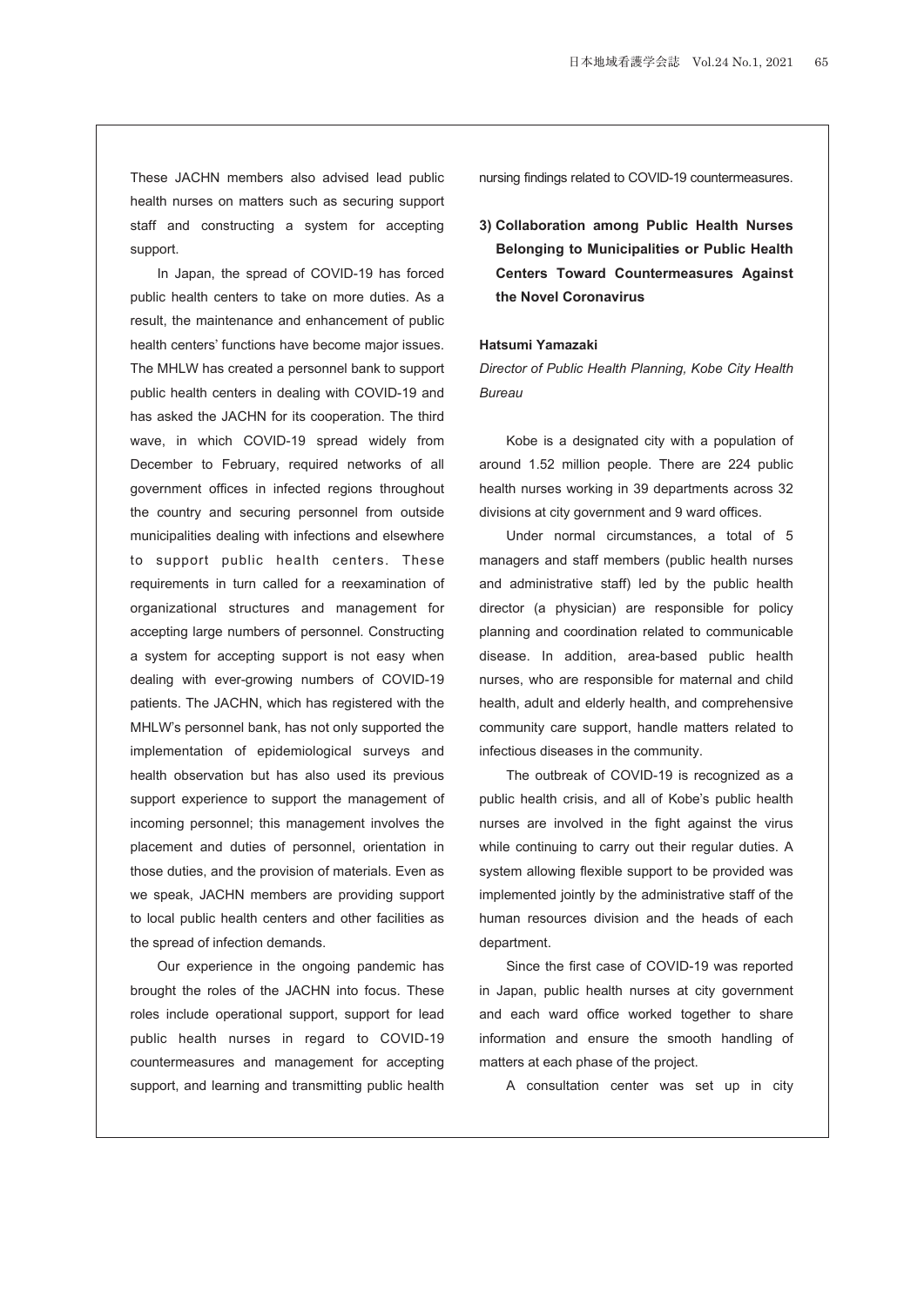government early on, and relevant information was shared with the public to raise awareness and prevent panic in the community. In addition, staff worked to improve the system by participating in the establishment and operation of treatment facilities.

With respect to the care of COVID-19 patients, ward-based public health nurses assessed patients at home or at medical facilities and advised them regarding whether they should stay home from work or be hospitalized. To determine the source of infection and prevent the spread of further infection, patient interviews were conducted to collect information about symptoms, behavior history, and workplace contacts and patients were instructed on proper disinfection techniques. The role of public health nurses is to obtain accurate information, prevent patients from becoming seriously ill, and minimize cluster outbreaks by collaborating with medical institutions and social welfare facilities. Public health nurses also raise awareness about environments and behaviors associated with high risk of infection.

The individual responsibilities of public health nurses vary widely in terms of quantity and quality. Accordingly, they may be actively involved in planning and manualization, with the goal of preventing the spread of infection through cooperation with administrative staff, support from university faculty, outsourcing, and other multidisciplinary efforts.

Lastly, public health nurses have never experienced a situation similar to the current COVID-19 pandemic and it can be difficult to obtain information useful for public health guidance. We sincerely hope that this experience will lead to the establishment of a network that enabling public health nurses to share such information on a global level.

# **2. Best Research Awards of Japanese Community Health Nursing**

**1) Mothers' Process of Avoiding Radiation Exposure by Fukushima Daiichi Nuclear Power Stations Accident**



## **Hitomi Matsunaga**

*Atomic Bomb Disease Institute Nagasaki University, Department of Global Health, Medicine and Welfare*

**Background:** On 11 March 2011, the Great East Japan Earthquake caused extensive damage to Tokyo Electric Power Company's Fukushima Daiichi Nuclear Power Station (FDNPS), which resulted in the release of various radionuclides into the atmosphere. Due to the accident, many guardians of children evacuated to their hometowns because of anxiety about exposure to radiation and health effects for their children, even if their area was not under an evacuation order. However, the psychological and behavioral processes of these guardians have not been clarified.

**Objective:** The purpose of the study is to clarify the voluntary evacuation process of mothers of children under 6 years of age for the purpose of avoiding radiation exposure at the time of the FDNPS accident.

**Method:** A semi-structured interview was conducted with the 21 mothers and the data were analyzed following the trajectory equifinality approach (TEA).

**Results:** Immediately after the accident, mothers became aware of the serious damage caused by the accident via TV and radio, and then they began to collect more detailed information on social networking services (SNS) including Twitter, LINE and Facebook. There, mothers saw negative information about the accident. Moreover, they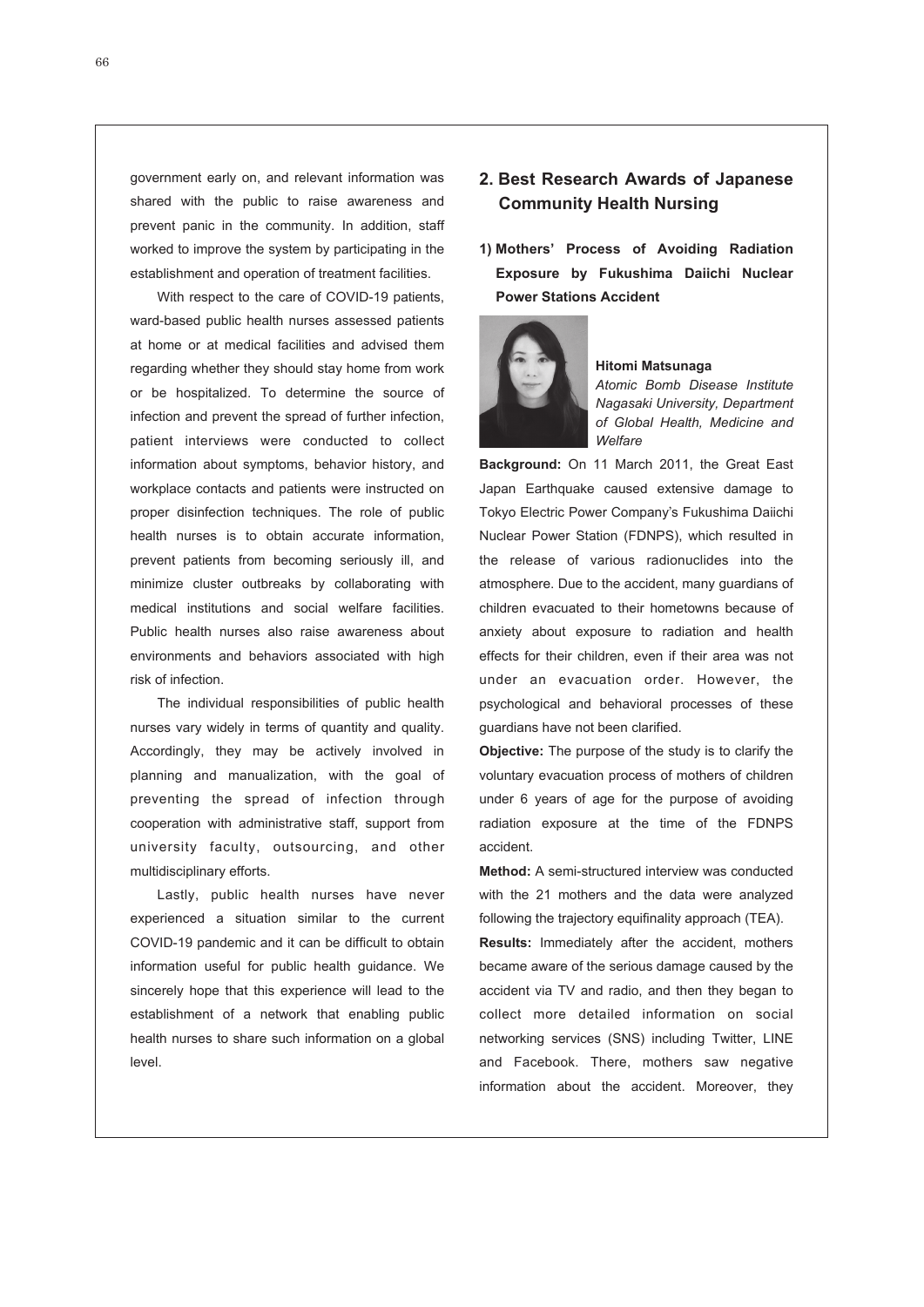encountered information from SNS stating that if they were to continue to live in their residential area, their children would begin to suffer various health consequences due to the accident from the radionuclides. At that same time, the Government of Japan said there were no immediate health effects from the accident. However, mothers did not trust the information from the government because they perceived general health symptoms such as cough, fever, and nosebleeds in their children as potential negative health effects from the accident based on information from SNS. From their experience, they began to distrust the information from the Japanese Government which said there would be no harmful health effects from the radiation caused by the accident. The mothers thought that if they continued to live in their residential area instead of evacuating, their children may experience more and more health issues that were attributable to their radiation exposure. Because of this, the mothers began to consider taking their children and evacuating the disaster area. In addition to considering whether to evacuate the disaster area with their children, the mothers also had to think deeply about how this choice would affect their family members, especially their husbands. However, while negotiating whether to evacuate the disaster area with their husbands, the mothers decided to give priority to their role as mother. As a result, they decided to evacuate the disaster area to provide a good life for their children. **Discussion:** There is scientifically evidence that health effects on children living in affected area of the FDNPS accident did not occur<sup>1)</sup>. However, the mothers recognized the possibility of future health effects children due to the FDNPS accident. When working as a regional nurse and providing support to the mothers, it is important to understand that they had to endure suffering and conflict prior to their evacuation. Even if mothers have incorrect

knowledge about the accident and radiation health effects, we should understand their desire to protect their children from the accident.

#### **【Reference】**

- 1) Nuclear Emergency Response Headquarters of Japanese Government. Report of Japanese government to the IAEA ministerial conference on nuclear safety. The Accident at TEPCO's Fukushima nuclear power stations. Available at http://www.iaea. org/newscenter/focus/fukushima/japan-report/. Accessed 2020 January 21.
- **2) Psychological Process of Starting and Continuing to Quit Smoking among Outpatients in a Stop-smoking Clinic**



**Akiko Yoda** *Saku University, School of Nursing*

**Purpose:** The purpose of this study is to identify the psychological process of stopping smoking and continuing to be smoke free by outpatients of a Stop-Smoking Clinic.

**Method:** Six outpatients of a stop-smoking clinic were interviewed after visiting the clinic for three months, (from the initial visit until the last visit). Results were analyzed using a modified grounded theory approach.

**Results:** Various stages were observed within the process :from "developing the desire to quit smoking" and "preparing to organize one's feelings" at the initial visit, "seeing the light at the end of the tunnel, and relaxing a little" after starting to stop smoking by "consciously working to change one's mind to quit," and "definitely deciding to stop" by the end of the visits. Self-anxiety which decided smoking cessation at the initial visit changed to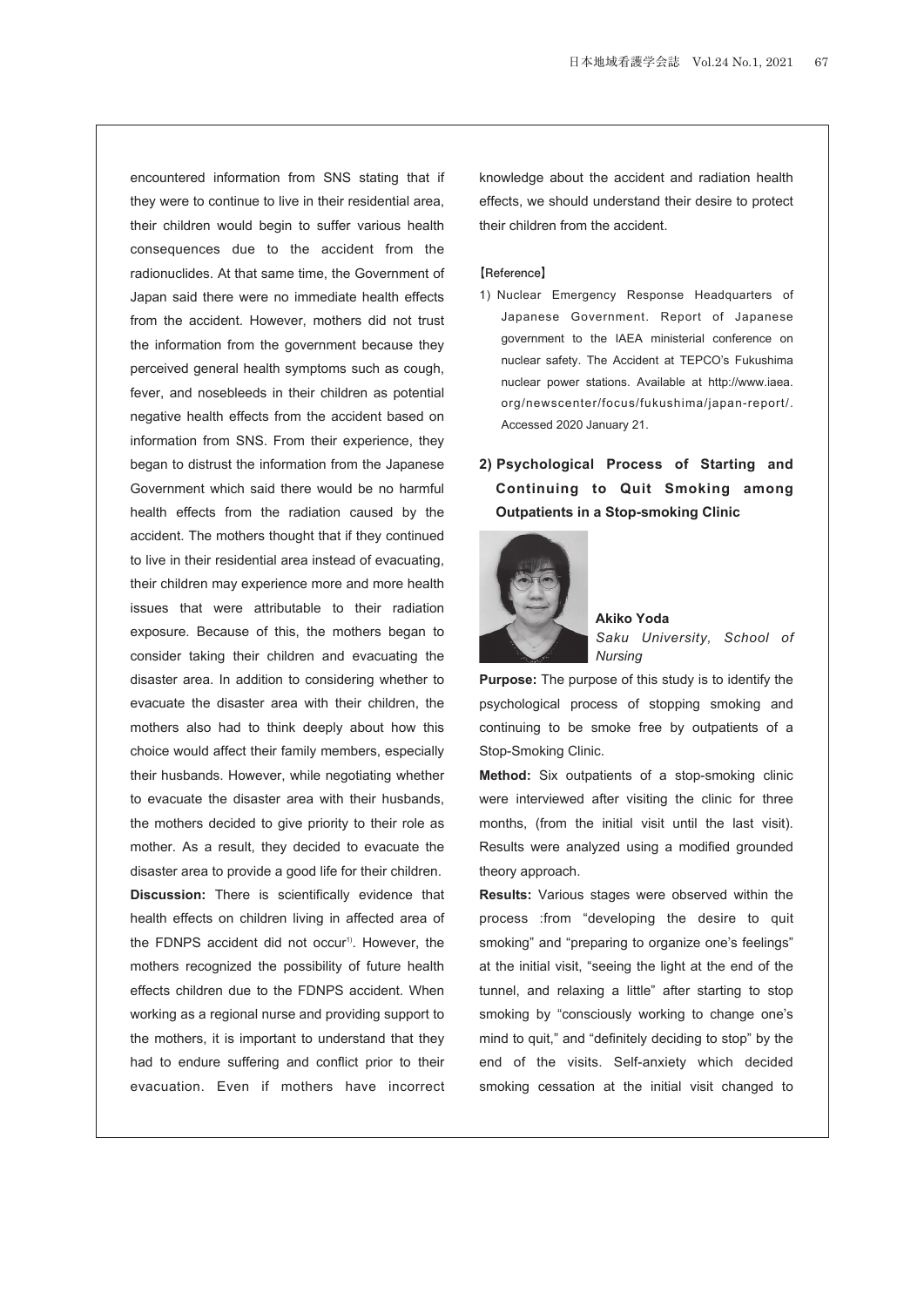feelings of confidence through the above-described process. It was observed that "self-anxieties decreased but could not be completely eliminated" even to the end, and these two processes mutually existed. However, psychological support by family and clinic staff encouraged the stopping of smoking. **Discussion:** While anxiety regarding being able to continue to stop smoking were concurrently present, a psychological process where feelings of achievement in overcoming difficulties and gaining a feeling of self-efficacy were found to connect to the continuation of efforts to stop smoking.

## **3) Public Health Nurses' Support Based on the Perspective of the Viability among Residents with Schizophrenia Who Are Untreated or with Interrupted Treatment**



## **Keiko Matsumoto** *Osaka City Health Center*

In mental health, medical, and welfare measures, a "comprehensive community care system for people with mental disorders" has been established, and legal development is underway with the aim of "enhancement of early support for those who have been untreated or with interrupted treatment". Under such circumstances, further enhancement of the support system for people with schizophrenia is required.

The ultimate goal of treating schizophrenia is to reduce patients' mental symptoms, help them regain viability and hope for life, which are often lost due to various dysfunctions caused by schizophrenia, and enable them to live their own lives. Therefore, the viability of schizophrenic patients needs to be correctly grasped because it is not only important for treatment, but is also an important index related to a stable life in the future.

The purpose of this study is to clarify public health nurses' (PHNs') support in terms of the viability of residents with schizophrenia in the local community who were untreated or had interrupted treatment. In this study, semi-structured interviews were conducted with 10 PHNs experienced in mental health and welfare counseling at municipal public health centers. Transcripts of the interviews were analyzed qualitatively.

Their average years of experience were 23.2 years as a PHN and 3.4 years as a mental health and welfare counselor. There were four untreated cases and nine cases of interrupted treatment. Nine categories and 42 subcategories were extracted as PHNs' support in terms of viability. For many of the cases they dealt with, it was difficult to provide continuous support.

The PHNs found the viability of patients from the context of relationships by continuously engaging with residents, and from their living environment, and they led patients to treatment. Viability is partially reduced when the patients' conditions worsen due to lack of treatment or treatment that is interrupted. However, patients were able to live at home even if their viability declined, and the PHNs found that they had the ability to supplement patients' viability. Therefore, the PHNs regarded patients' power as viability, focused on it as giving the ability to continue living in the community, and PHNs provided support.

In this study, while PHNs were carefully involved in the lives of people with schizophrenia, the process of grasping the ingenuity and adaptability acquired by patients and the support skills of PHNs according to patients' viability were clarified.

We believe that this information can be widely used in various types of difficult cases in the field of mental health in the future.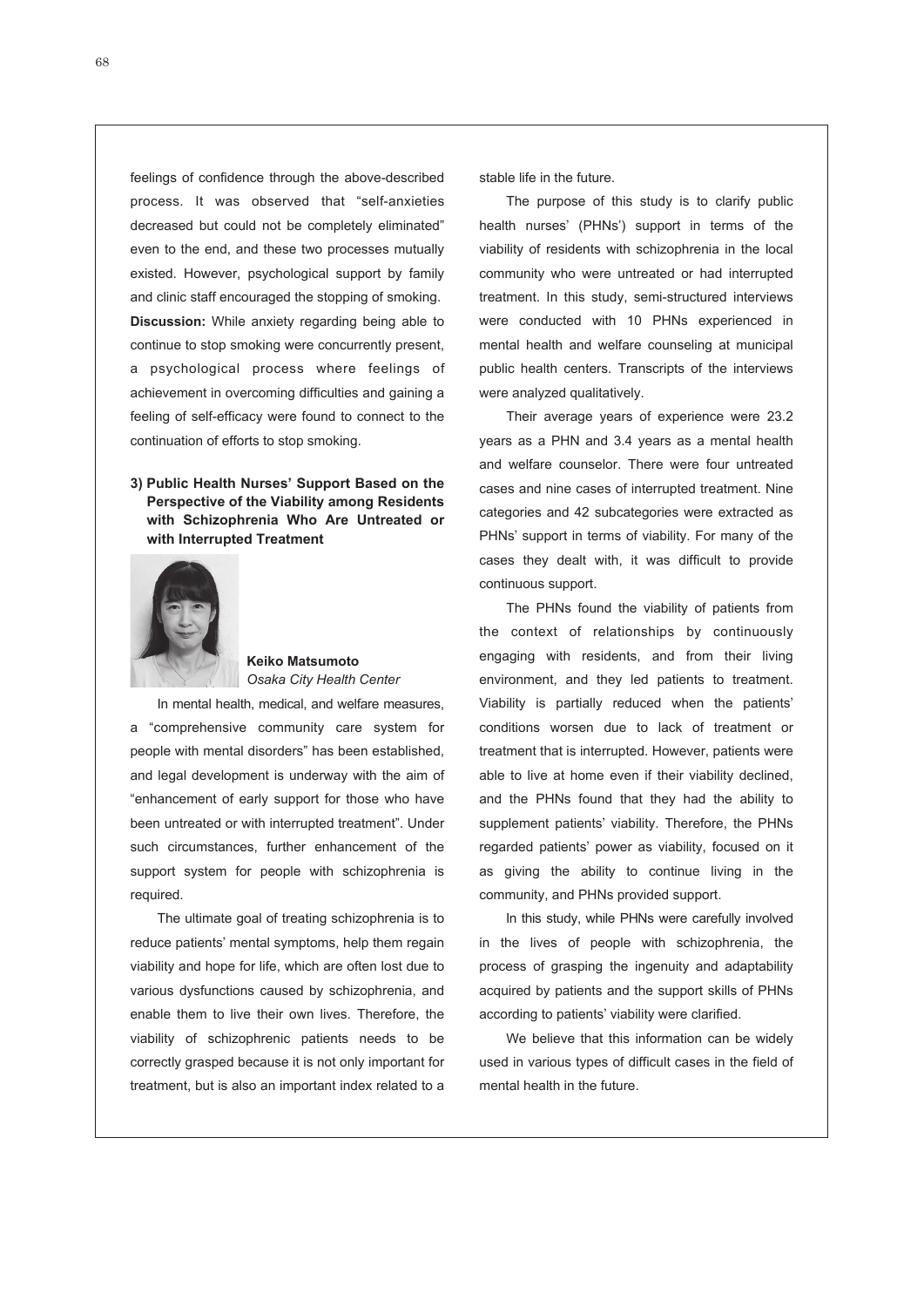We aim to convey the support skills revealed in this study to PHNs and improve the quality of assistance for people with schizophrenia and their families from now on.

Finally, we would like to express our sincere gratitude to everyone who cooperated with this research.

# **3. "Community & Home Health Nursing" of the renew curriculum in nursing education in 2020**

## **Ayumi Kono**

*Osaka City University, Department of Home Health Nursing*

Japan is facing a declining birth rate and progressively aging population, and a well-designed health care system should be established in accordance with the Community-based Integrated Care System and Regional Health Care Plan, which were promoted by the government. Information and communication technology (ICT), including artificial intelligence (AI) or Internet of Things (IoT), is rapidly introduced to the field of clinical or long-term care and in many other industries. Workplaces of nurses who provide direct care to patients are extending to a wide variety of homes or facilities, not limited to traditional clinical settings including hospitals, outpatient clinics, or nursing homes. Nurses who bear health care of the next generation are expected to acquire competency in interdisciplinary collaboration and creativity to provide care to patients or clients with diverse and complex care needs.

Following these kinds of changes in the situation of our society, the fifth amendment of the Designation Rule for Certifying School of Nursing, which was previously in 2008, was conducted in 2020 according to the Health Policy Bureau, Ministry of Health, Labour and Welfare. Particularly, basic competency could be enhanced to provide nursing care for individuals living in various public health/ clinical/welfare care settings with multidiscipline collaboration in the present revision.

One of the major revisions in our expertise of community health nursing is that the subject "Home Health Nursing" is revised to "Community and Home Health Nursing." Furthermore, academic credits for nursing lectures are going to increase from four to six credits to enhance nursing provided in community care settings. On achievement of the revised subject, nursing students could understand the characteristics and care needs of communitydwelling individuals and their families and acquire fundamental knowledge and skills and appropriate attitudes for providing nursing care in various community health and welfare care settings.

To date, "Home Health Nursing" was considered a subject in integrated nursing subject group, which generally should be provided to senior grade nursing students after nursing clinical curriculum focused on nursing in hospital. However, in the present revision, "Community and Home Health Nursing" was regarded as a major nursing subject, which should be provided to junior grade nursing students immediately after they learned basic nursing theories or methods. This revision intends for nursing students to study community and home health nursing throughout the course in the school of nursing, as all patients or clients come from their communities and go back to their communities, even though they have diseases or receive medical treatment in hospitals.

The amended rule will be applied in the nursing curriculum, including vocational nursing schools or nursing colleges nationwide from April 2022. Therefore, there is a challenge to clarify and introduce novel or significant aspects of community and home health nursing in nursing education programs.